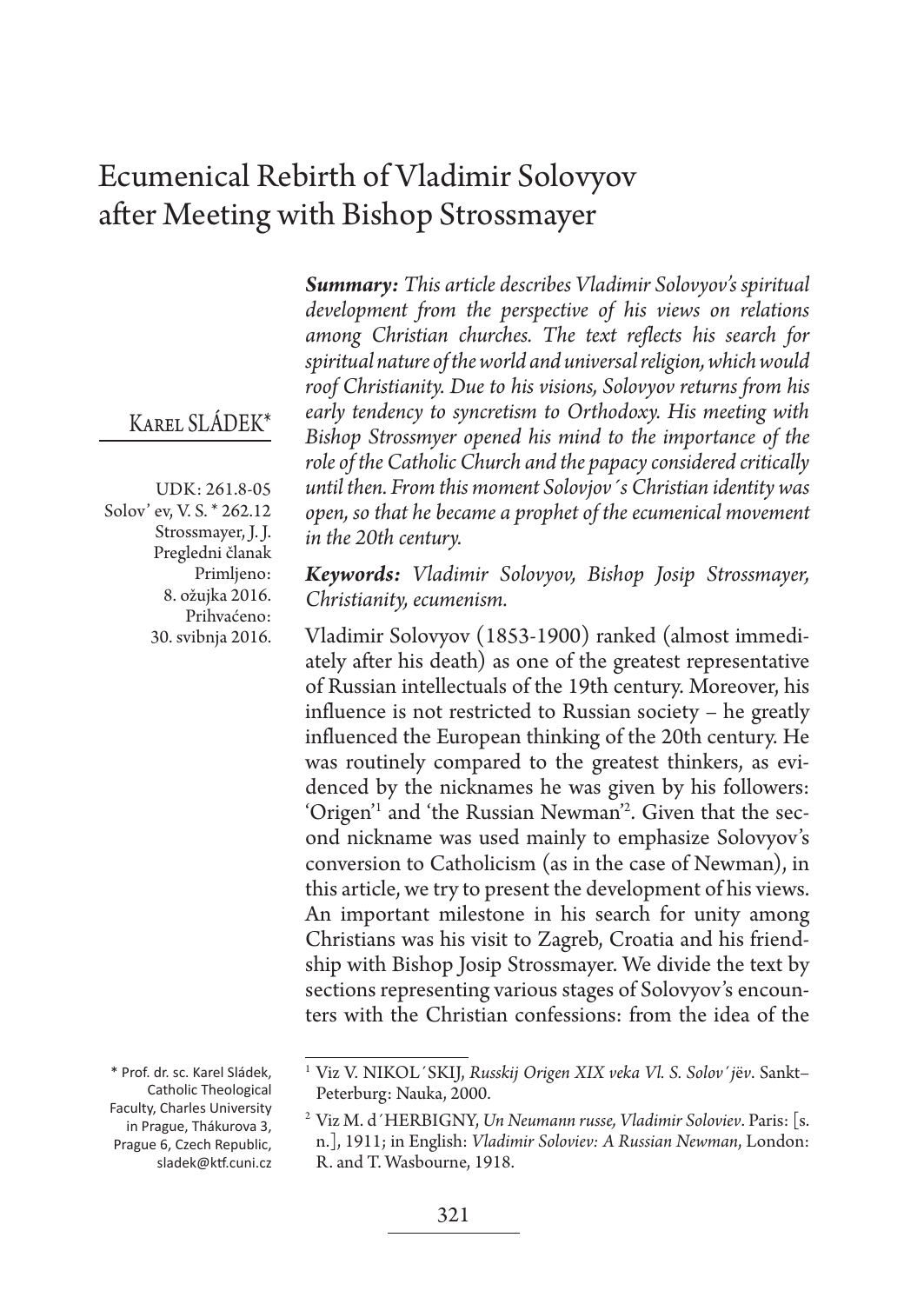universal Church, to criticism of Western Christianity and, finally, to his vision of ecumenism.

## **Solovyov's search for the universal Church and criticism of Western Christianity**

In his youth, Vladimir Solovyov went through a rather complicated transformation. He grew up in faith in an intellectual family, but he rejected the faith during his adolescence and became a supporter of materialism and evolutionism (rather systematically and deliberately). However, considering the consequences of these world-views led him to an existential crisis; a mystical experience with the Wisdom of God made him abandon them. Gradually, Solovyov returned to the faith in God; firstly at the intellectual level: he accepted philosophical arguments and came to understand the dark tendencies in his will, later, his faith became fortified at the emotional level as well thanks to the above mentioned mystical experience in which he perceived the all-unity.<sup>3</sup> His whole life, Solovyov sought to synthesize: it was a reflection of the unity that he came to see in his mystical experience in the Egyptian desert. In his initial remarks from Cairo, in which he described his conversation with the Wisdom of God, he criticizes the historical forms of Christianity and he searches for a universal religion that includes not only the synthesis of all religions, but also a synthesis of all knowledge.

*»Modern Catholicism and Protestantism are withered tree branches that do not give fruit, and the time has come to cut them off. If you call Christianity the whole tree, then the universal religion is nothing more than the final product of Christianity, Christianity in its perfect form; but if the universal religion is to be shought*  in the roots and trunk, then Christianity is not a universal religion. $\ll$ <sup>4</sup>

His religious conception of the world further developed. At the beginning, Solovyov was an advocate of *pluralistic theology* with an accent on syncretism. With the progress – and following the example of the Church Fathers – he also integrated various aspects of knowledge from main world religions into the all-embracing Christianity with the central point in the incarnation of the God-man Jesus Christ. During this period, he reached the point when he was set to determine the nature of the Church. His attempt to research ecclesiological question in pure honesty brought him many a crisis, many disputes and quarrels: his mystical knowledge of the universal unity was unacceptable for the climate in society and the Church. Moreover, he had to deal with Slavophilia and, eventually, to make a 'Copernican'

<sup>3</sup> For details, see K. SLÁDEK, *Vladimír Solovjov: mystik a prorok*. Olomouc: Refugium, 2009.

<sup>4</sup> V. SOLOV´ËV, *La Sofia, L´Eterna Sapienza mediatrice tra Dio e il mondo*. Torino: San Paolo, p. 20.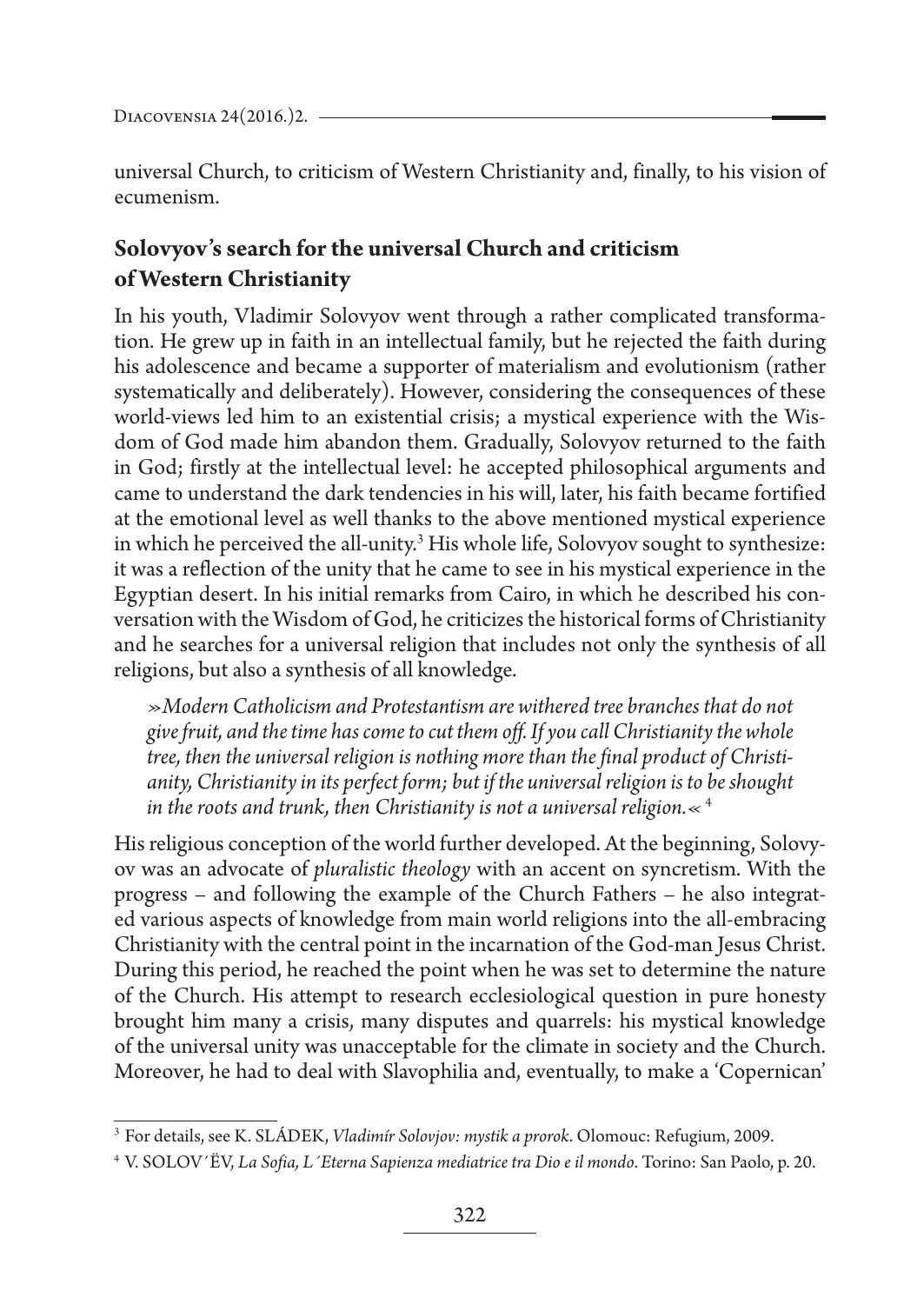turn toward the Catholic Church, but he always perceived it as part of his vision of the Universal Church.

Solovyov's perception of the Church changed partially even before he left – in the summer of 1886 at the invitation of the Roman Catholic bishop Josip Strossmayer – to Zagreb, Croatia. It was also in Zagreb where the first part of his study *History and Future of Theocracy* appeared. Before his departure to Zagreb, Solovyov wrote a letter to Bishop Strossmayer and Strossmayer invited him to visit. In Zagreb, Solovyov clarifies his position on the role of the Slavs: they should overcome the conflicts among the Christian churches and should unite the Church.

*»The fate of Russia, the Slavs and the world depends on the unification. We the Russians, the Orthodox and the entire East are useless until the sin that has destroyed the Church schism is not effeced.«*<sup>5</sup>

In the subsequent revision of his conclusions Solovyov abandons his earlier proposition of the universal religion, superior to Christianity. Nevertheless, true to his Slavophilism, Solovyov remained critical to the western form of Christianity (Catholicism and Protestantism) and he underlined the uniqueness of Eastern Orthodoxy. In the first part of his *Philosophical foundations of a complex knowledge*, Solovyov outlines the historical process to which he returns further, especially in the second, eleventh and twelfth lecture in *Lectures on Divine Humanity.* He describes the anti-Catholicism fight in Europe and he points out that he cannot support neither of the fighting sides. He documents the decay of Catholicism on the example of the key figure of the Apostle Peter, while the contemporary culture of the West he sees as the culture of the apostle Judas.

*»When the defenders of culture justly reproach Catholicism for the use of violence against its enemies, it is as if they followed an example of their patron Apostle Peter: he, in in Gethsemane garden, drew his sword to defend Christ; when they justly reproach Catholicism for forming and formulating a worldly form for things that are immanently divine, it is as if they followed the example of the same Apostle, who wanted to set up a camp for Jesus, Moses and Elijah on Mount Tabor during his Transfiguration, by the same coin can the defenders of Catholicism reproach the current culture for its pursuit of material affluence and wealth right after its fall-away from the Christianity and religious principles, and for finding the worst example in another Apostle: the one who sold Christ for thirty pieces of silver.«*<sup>6</sup>

<sup>5</sup> From Solovyov's letter to Strossmayer, in: *Vyšehrad, List pro křesťanskou kulturu*, I., 25–27 (1946), p. 55.

<sup>6</sup> V. SOLOV´JEV, Čtenija o Bogočelovečestve, Stat´ji, Stichotvorenija i poema, Iz »Trech razgovorov«. Sankt–Peterburg: »Chudožestvennaja literatura«, 1994, p. 44–45.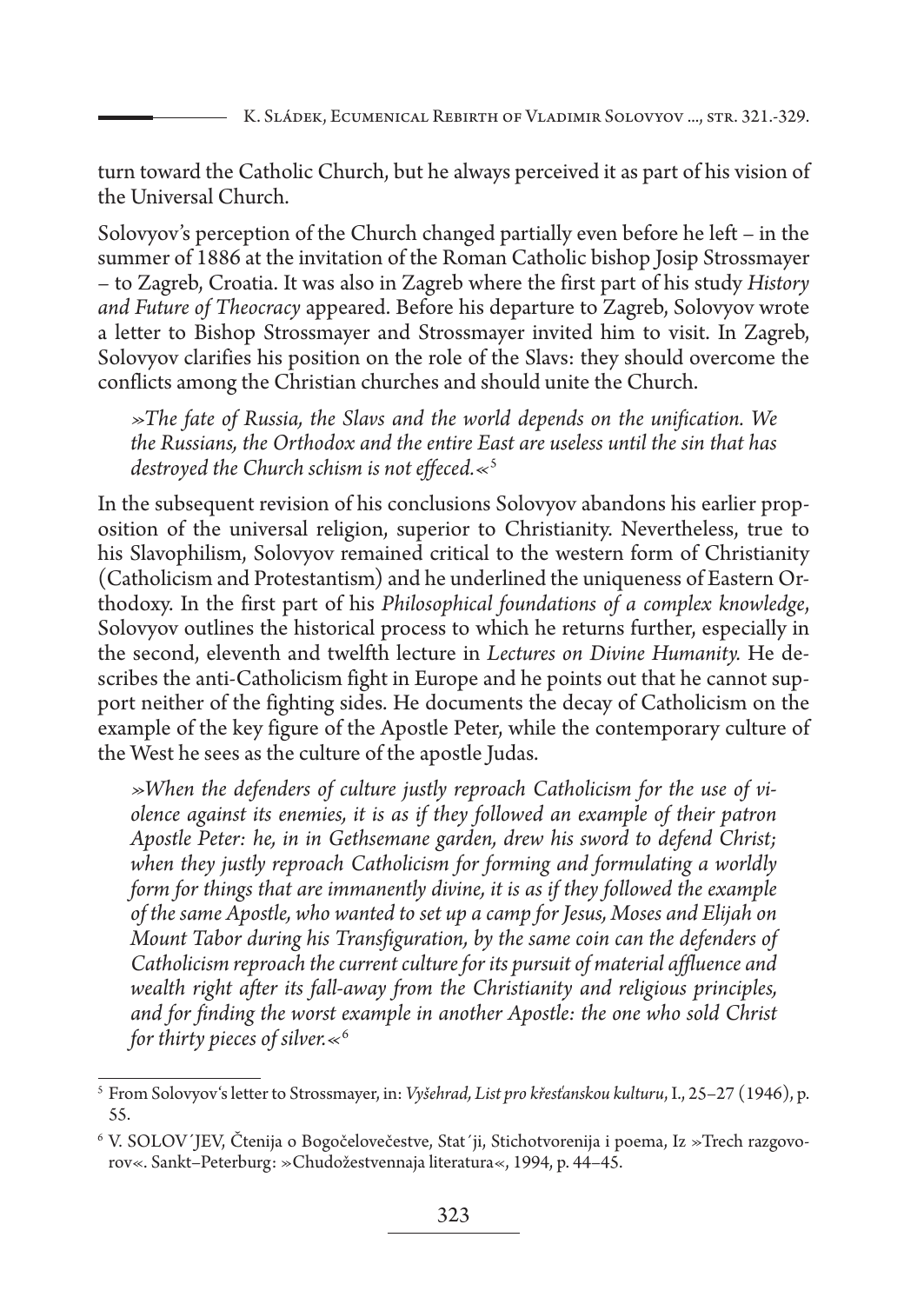In the last chapters of this work, Solovyov sees Catholicism on the basis of the exegesis of the passage on the temptation of Christ in the desert; he applies such a temptation (to use the word of God to gain material goods; to use your divine powers to mend one's own pride; and to use violence (i.e., the evil) to good goals) to the Catholic Church. Of course, according to Solovyov, the Catholic Church is completely succumbed in such sins. The decline of the Church reaches its depth in the universally hated Jesuit order. Paradoxically, the members of the Society of Jesus were to become his major supporters after his death.

*»In Jesuitism – the extreme and purest expression of the Roman Catholic principle – the essential driving force is the appetite for power, not Christian zeal; nations are not submit to Christ, but to the authority of the Church, and, of course, the confession of the Christian faith is no longer required – all you need to do is to confess to the Pope and obey ecclesiastical authorities.«*<sup>7</sup>

The difference between the Christian East and West is marked rather clearly; Solovyov keeps pointing the important role of Orthodoxy:

*»The East – with all the powers of its spirit – gravitates toward the divine and protects it; by doing it, it perpetuates tradition and asceticism; the West, on the other hand, uses all of its energy on the development of human principles, which inevitably leads to the loss of the divine truth, distorted at first – and rejected in full in the end.«*<sup>8</sup>

#### **Solovyov rethinks his attitudes and he visits Zagreb**

In the third essay from *Three speeches in Memory of Dostoyevsky* from February 19, 1883, Solovyov suddenly and unexpectedly changes his paradigmatic perception of the Church. In the essay, Solovyov is rather restrained towards the constant search for »a plank in the eye« and the causes of the disintegration of the West (as he did in the heydays of his Slavophilism period), but points towards the universal sin of division. He does not follow Petr Chaadayev and »Westerners« in their praise for the West and Catholicism; for the first time, he speaks about a necessary unity between the churches and in this is the main task of the Russian mission.

*»The division between the East and West based on conflict and antagonism, mutual murder and hate – such a division should not exist in Christianity, and* 

<sup>7</sup> V. SOLOV´JEV, Čtenija o Bogočelovečestve, Stat´ji, Stichotvorenija i poema, Iz »Trech razgovorov«, p. 195.

<sup>8</sup> V. SOLOV´JEV, Čtenija o Bogočelovečestve, Stat´ji, Stichotvorenija i poema, Iz »Trech razgovorov, p. 200–201.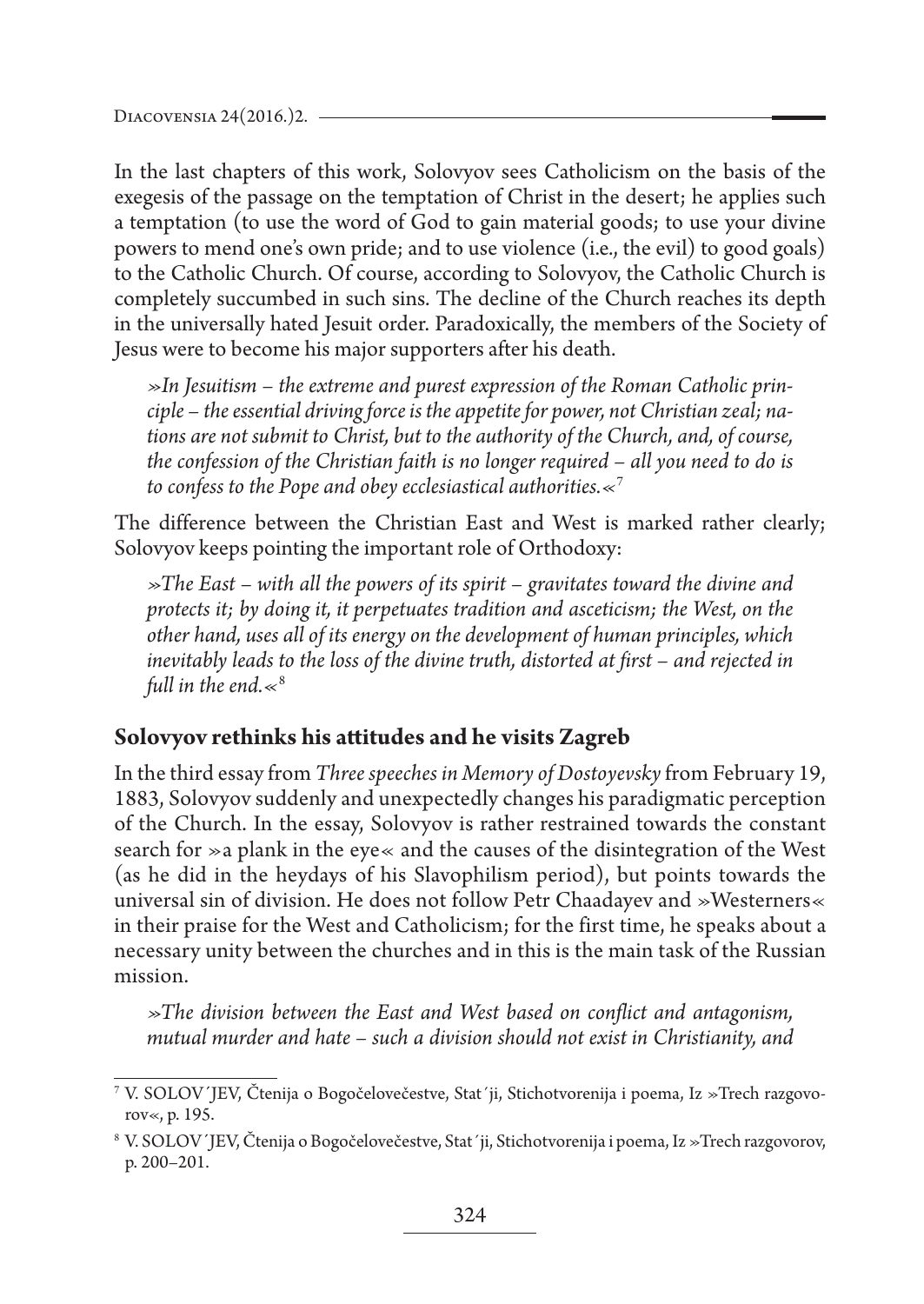#### *if it does, it is a great sin and a great misfortune. But just at the time, when this great sin occurred in Byzantium, Russia was born to redeem it.«*<sup>9</sup>

Gradually, Solovyov began to look for the positive sides of Catholicism and I dare to say that none of the Orthodox thinkers of that time went as far as Solovyov. For a positive evaluation of the role of Catholicism in history (traditionally perceived as schismatic and heretical papacy), Solovyov was abundantly criticized by Slavophiles Alexander Kireev and Ivan Aksakov.10

In 1883, Ivan Aksakov decided to censor Solovyov's article, specifically the parts in which he presented his new attitude towards Rome. Solovyov responded and sent Aksakov a letter, in which he pointed out the negative impact of prejudice against Catholicism and hostility against the papacy; in his view, such an attitude brings no positive value for the future. Solovyov recognizes the historical failures of the papacy, but he tries to find a spiritual understanding for the future of Christians. He asks for a spiritual renewal, a new understanding of eternal Rome – not just the then-obvious failure (and, certainly, Solovyov didn't mean to ask only the Orthodox side for such an understanding).

*»It seems to me,«* Solvoyv wrote to Aksakov, *»that you are looking only at papistry*, *but I'm looking at great, holy and eternal Rome, essential and inseparable part of the universal Church. It is in such a Rome that I believe, I bow down before it, I love it with all my heart and with all the spirit of my soul I wish to restore it, for the unity and integrity of the universal Church.«*<sup>11</sup>

Solovyov's effort to create a platform for the unification of the Catholic and Orthodox churches appeared interesting for some Catholics, especially the aforementioned Zagreb's Roman Catholic bishop Josip Strossmayer. Needless to say, this further worsened Solovyov's position in the Russian Orthodox Church. Solovyov's visit in Zagreb in 1886 had a positive effect: it has increased the Roman Catholics' interest in Solovyov's vision of the unitetd Church. The Croatian Bishop Strossmayer turned out to be Solovyov's soul mate. Together, they discussed all the controversial aspects of Catholicism. Solovyov sent to Strossmayer his »Promemoria«: a collection of Solovyov's letters (written in French) in which he praised the wisdom of Pope Leo XIII., defined the dogmas of the first seven ecumenical councils as a pillar for the unity of the Church and appealed to the Council of Florence.

<sup>9</sup> A. LOSEV, (ed.) *Vladimir Sergejevič Solov´jev, Sočinenija v dvuch tomach*. II, Moskva: Mysl, 1988, p. 316.

<sup>10</sup> On the dispute between Solovyov and Kireev and Aksakov, see S. SOLOV´JEV, *Vladimír Solov´jev: žízň i tvorčeskaja evolucija*. Moskva: Respublika, 1997, p. 195–215.

<sup>11</sup> From Solovyov's letter to Aksakov, in: *Vyšehrad, List pro křesťanskou kulturu*, I., 25–27 (1946), p. 54.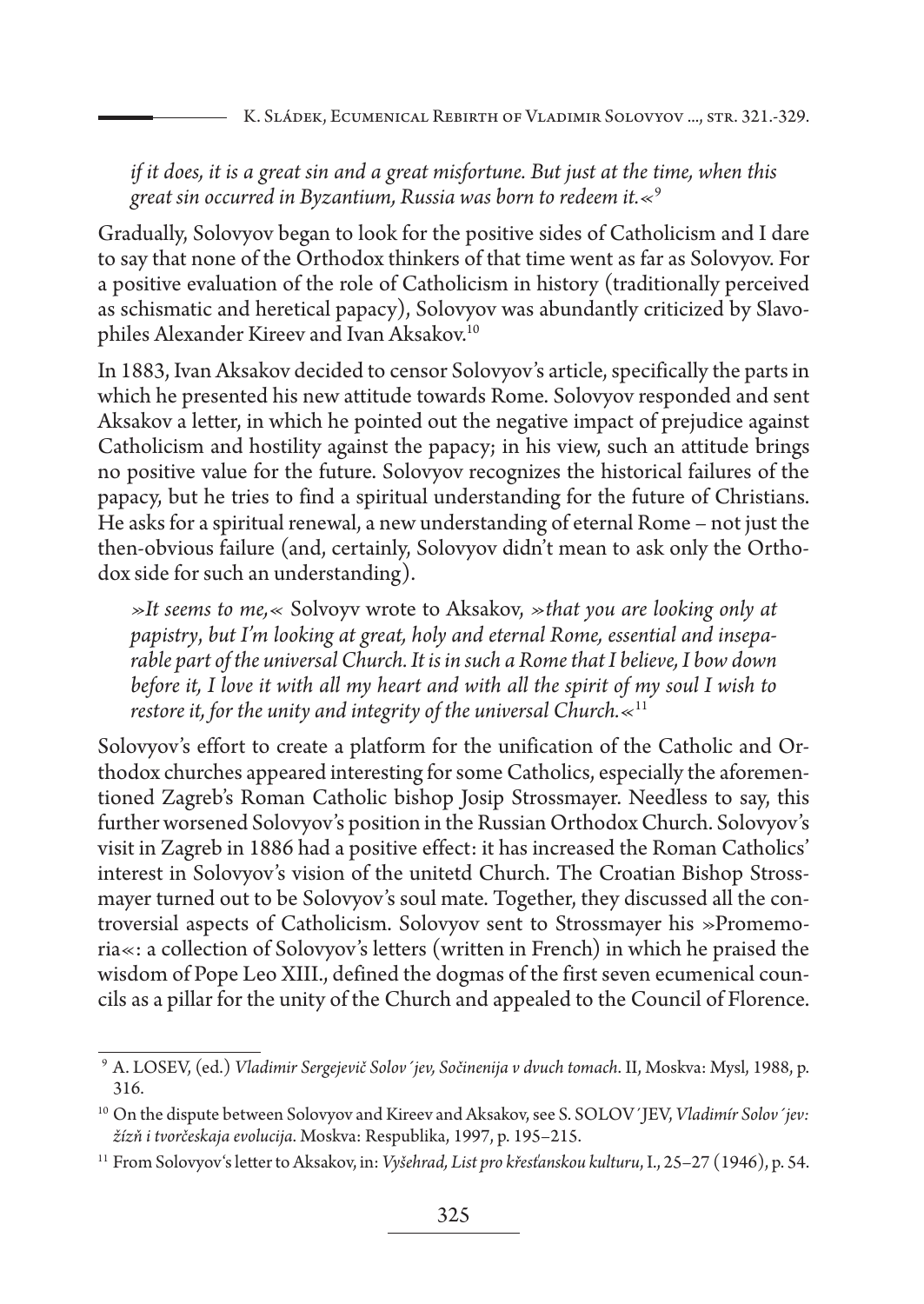Although Bishop Strossmayer believed that Solovyov (whom he called »anima candida pia ac vere sancta«, i.e. 'a pure, pious and truly holy soul'), eventually will convert to Catholicism<sup>12</sup>, Solovyov participated in the liturgy of the Serbian Orthodox Church while in Zagreb. After his return to Russia, he had to deny in-themeantime widespread opinion that he became a Catholic. His »ambivalent« attitude can be explained by his search for the true Christian identity, which includes both of the two Christian traditions.

Vladimir Solovyov lived his Orthodoxy within the Catholicity of the undivided universal Church, a vision that he introduced in 1888 in Paris in his book *Russia and the Universal Church*. In this book, Solovyov argues in favor of the Catholic Church as the universal and supra-national organization. In the introduction, he defines the three fundamental characteristics of the universal Church following from its divine-human nature:

*»The Universal Church (in the broad sense of the word) reveals three divine-human unity: the unity of the priesthood, in which the divine Principle, absolute and unchangeable, predominates and creates the Church in the strict sense – the Temple of God; then there is the royal unity, in which the human principle dominates and it creates a Christian state (the Church as a Living Body of God); and finally, there is the prophetic unity, in which the divine and the human meet in a free and mutual union, creating thus a perfect Christian community (the Church as the Bride of God).«*<sup>13</sup>

In three chapters, Solovyov tries to create a basis for unity between the divided churches. The first part deals with the Russian religious history, Russian Christian identity and its mission; it moreover argues against the anti-Catholic Slavophiles and the problematic relations among the Orthodox churches. In the conclusion, Solovyov states:

»*The apparent inability to find or create the Center of the unity of the Universal Church in the East obliges us to look for it in another place. Above all, we must recognize our own nature, especially the fact that we are an organic part of the great Christian body; hence we have to acknowledge our close solidarity with our brothers in the West, and the fact that they do have a central authority – and that we lack it. This is a moral act, an act of justice and love, and admitting just that would be a tremendous step forward and a necessary condition for all the future development*.«14

<sup>12</sup> S. SOLOV´JEV, *Vladimir Solov´jev: Žizn´ i učenije*, p. 234.

<sup>13</sup> V. SOLOVIEV, *La Russie et l´Eglise universále*. Paris: Deuxième Èdition, 1889, p. 16.

<sup>14</sup> V. SOLOVIEV, *La Russie et l´Eglise universelle*, p. 82–83.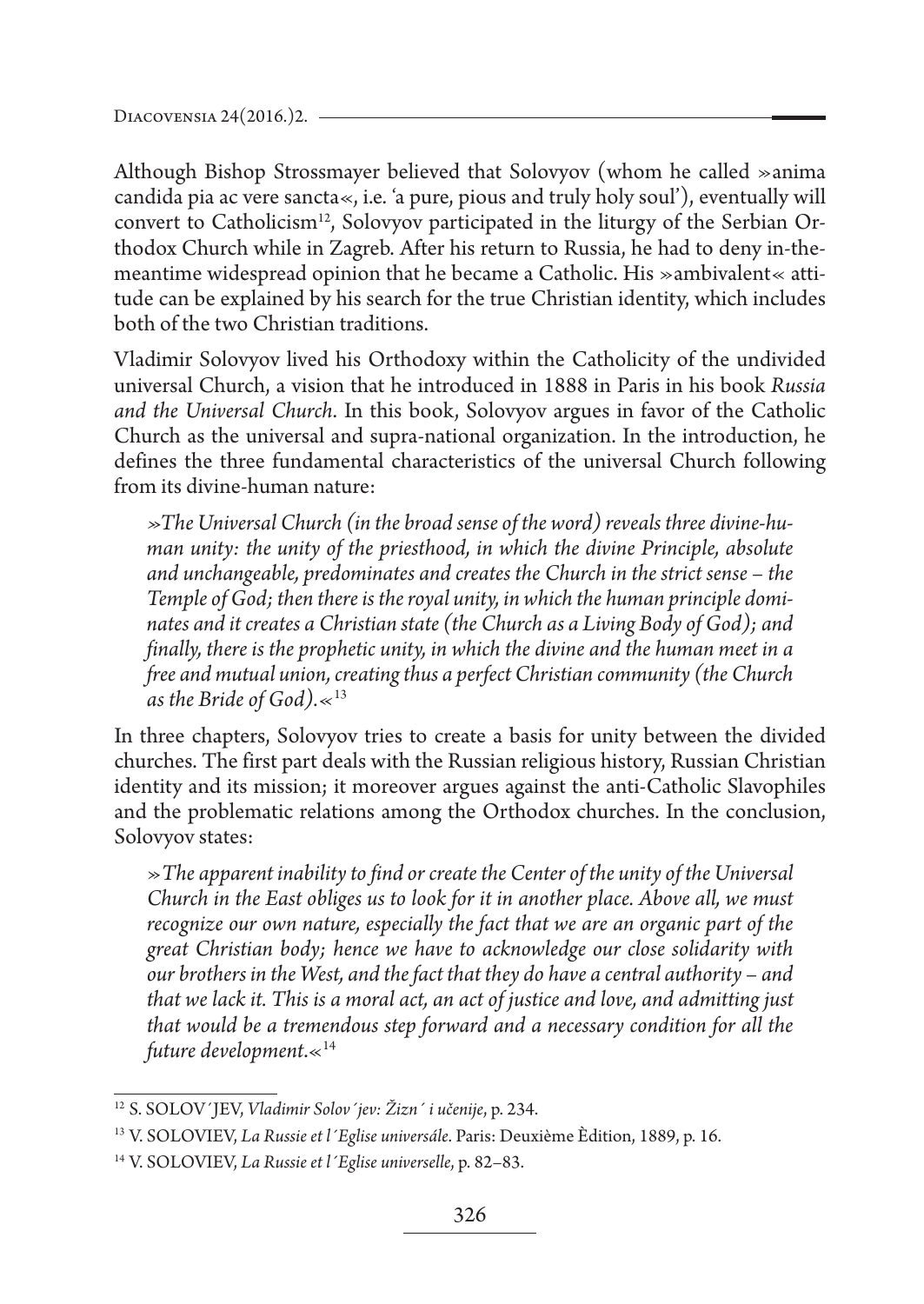The second part, entitled »*The Ecclesiastical monarchy founded by Jesus Christ*« is rich exegesis of biblical texts; Solovyov uses them to illuminate topics such as the importance of divine-human nature of Christ for understanding the Church, the figure of Peter and his profession of faith in Christ at Caesarea Philippi: »*You are the Messiah, the Son of the living God*.« (Mt 16:16), and the subsequent provision of Peter as the »rock« with the »keys to the kingdom of heaven«. These episodes show Solovyov's acceptance of the role of the papacy, especially his favorable interpretation of the pontificate of Leo the Great as the supreme authority on the Council of Chalcedon. The papacy in Solovyov's vision of the universal Church acquired a whole new meaning.

*»St. Peter the Apostle has the primacy of power; But why should be the Roman Pontiff a follower of the primacy? [...] Since we have admitted a primary supreme power in the Universal Church instituted by Christ in the person of St. Peter, it means that we have to accept the fact that this power is somewhere. And the obvious impossibility to find the place anywhere else than Rome should be a sufficient reason to agree with the renowned Catholic thesis.«*<sup>15</sup>

Solovyov's shift in the biblical exegesis of Peter's attitudes is highly significant for his understanding of Catholicism. While in Slavophilism period, Solovyov conceived the role of Peter as the archetype of the papacy – a priori, with his sins (the attempt to build tents in the Transfiguration on Tabor, violence in the arrest and subsequent betrayal), now is Peter – though still in the light of the Roman succession – viewed through the prism of his conversion, his confession of faith in the Messiah and Christ's bestowing him the administrator and the executor of the power in the Universal Church. When explaining the role of Rome in the seventh chapter, Solovyov used a witty pun: the Italian name for Rome »Roma« gives  $$ read backwards – »amor«, 'love'; Rome, then, holds the presidency of love.

#### **Ecumenical Identity of Vladimir Solovyov**

Solovyov's »turn« towards Catholicism was, apparently, reflected in his dream, as Karel Jindřich says. Dreams were to Solovyov »windows« to the invisible realities and he paid attention to them. Karel Jindřich met Solovyov in 1898 and they talked about – then already officially banned – Solovyov's *Russia and the Universal Church* and the restrictions on religious freedom imposed by the government. To that, Karel Jindřich said:

*»He told us a dream he had as a young boy. In the dream, he met a Catholic hierarch and approached him to ask for his blessing. The hierarch looked disap-*

<sup>15</sup> V. SOLOVIEV, *La Russie et l´Eglise universelle*, p. 156.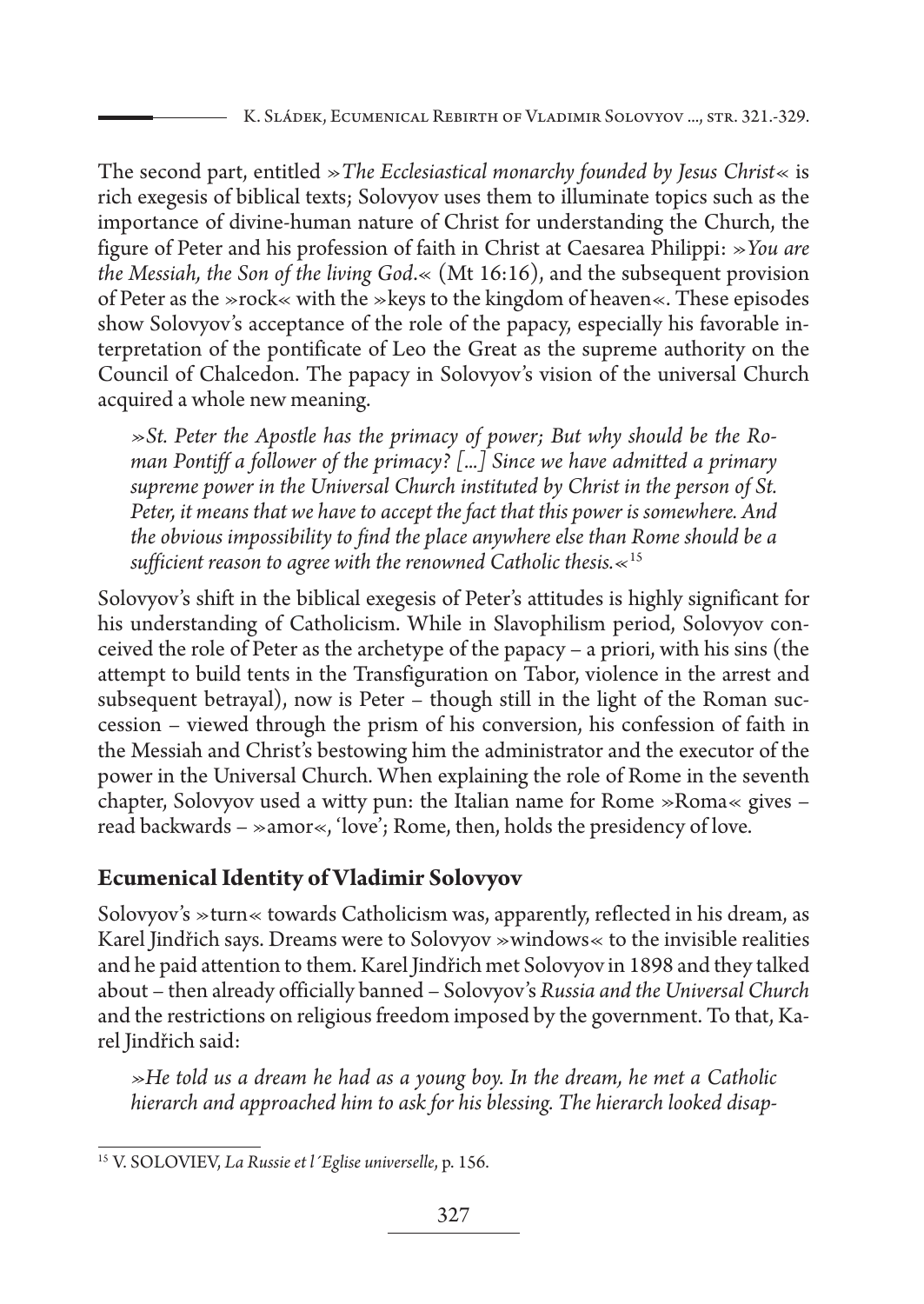*provingly away, at first, but eventually, he blessed him. That dream later came through: in 1883, Solovyov got introduced to the papal legate Cardinal Vanutelli, who arrived to Moscow for the coronation of Alexander III. Solovyov came to him with his hands folded crosswise according to the Orthodox custom, and before he started talking to him, he approached him and bowed awaiting his blessing. The Cardinal, surprised by such a behavior, stood there for a moment puzzled, but when he realized Solovyov was waiting for the blessing, he gave it to him graciously.«*<sup>16</sup>

Solovyov tried to be a living proof of the undivided Church; obviously, he had to deal with accusations that he transfers from one denomination to another, and that he freely moves between »firmly« established ecclesiastic criteria. Nikolay Lossky in his *History of Russian Philosophy* expressed Solovjovy's attitude aptly:

*»Catholics believe that Solovyov departed from Orthodoxy and clung to the Roman Catholic Church. In fact, Solovyov has never broken up with Orthodoxy. He was convinced that the Western and Eastern Church are bound by uninterrupted mystical bond to which the outside division is meaningless.«*<sup>17</sup>

Sergei Solovyov gives testimony to his uncle's secret inclination to Uniats, based on the ceremony of his friend, the Russian Eastern Rite Catholic priest Nikolai Tolstoy. Tolstoy was originally an Orthodox priest who – also under the influence of Solovyov – transferred to Uniats:

*»On February 19th, 1896, the Remembrance day of Leo the Great, the Roman Pontiff, whom Solovyov greatly respected, he received Holy Communion from the hands of father Tolstoy. Before the liturgy, he confessed the Tridentine profession of faith.«*<sup>18</sup>

Given all the disputes sparked by his attitude, towards the end of his life Solovyov did not have much faith in the possibility of a unity envisioned by the Universal Church; in particular the vision of cooperation between the Pope and Czar was very bleak. Hence, the unity of the Church was envisioned in the end of history, in the context of the apocalyptic battle between Good and evil; in his *Three conversations*, it happens in the 21st century. At the end of this work, he  $\gg$  provocatively  $\ll$ refers to the final eschatological subordination of Orthodoxy (as presented in the archetype of an old man, John) and Protestantism (impersonated by Professor Pau-

<sup>16</sup> K. JINDŘICH, *Vzpomínka na Vladimíra Solovjeva*, a supplement in: V. SOLOVJEV, *Tři rozhovory.* Praha: Zvon, 1997, p. 229.

<sup>17</sup> N. LOSSKIJ, *Istorija russkoj filosofii*. Moskva: »Svarog i K«, p. 98.

<sup>18</sup> S. SOLOV´JEV, *Vladimir Solov´jev: Žizn´ i tvorčeskaja evolucija*, p. 318.